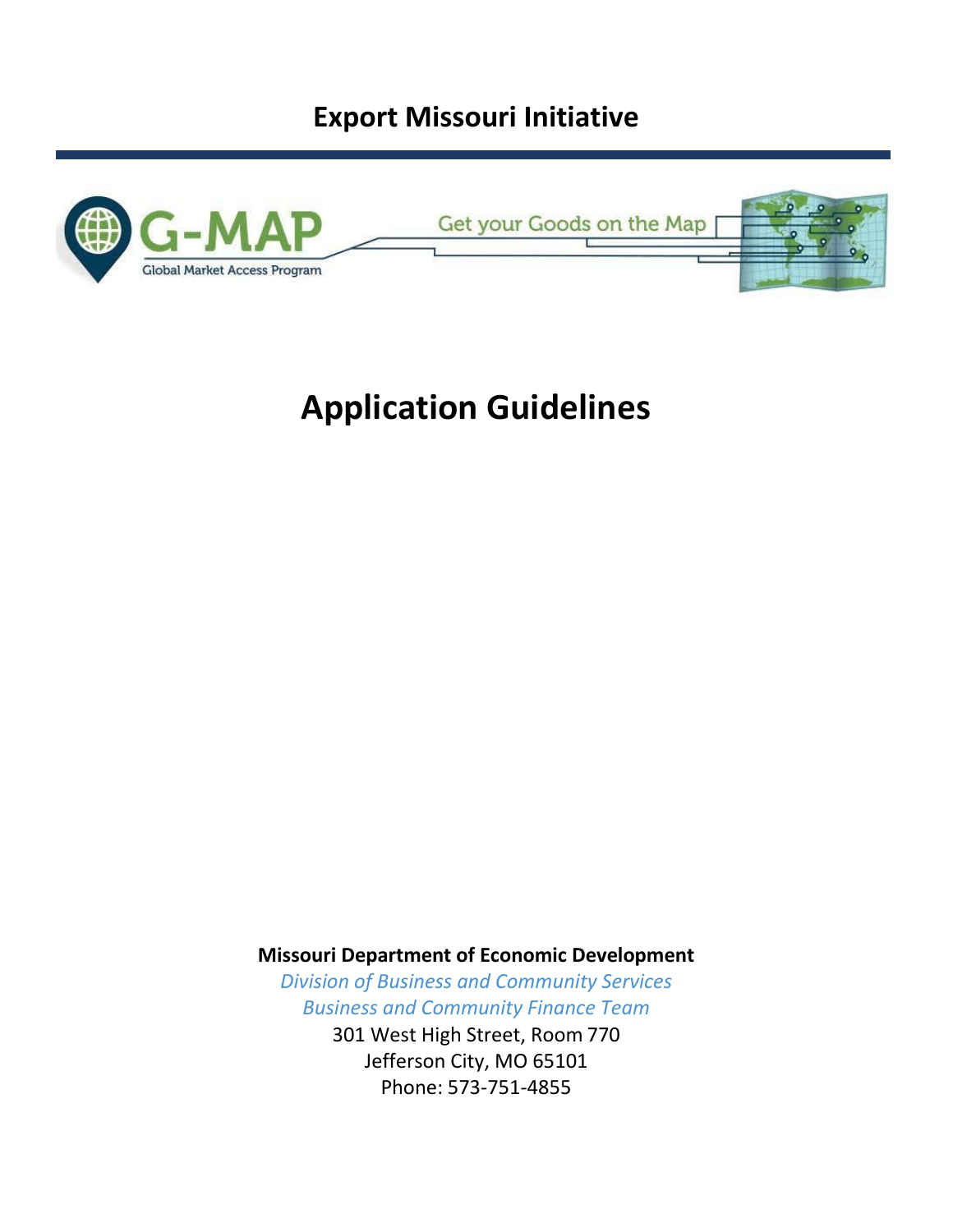

# **Purpose – The Economic Impact and Public Benefit of Export Expansion:**

Approximately 85% of all Missouri small and medium employer (SME) firms exported in 2015. These 5,088 SME's businesses accounted for almost \$4 billion in Missouri exports.

These firms are the work horses of the small business export sector in Missouri as they collectively are responsible for almost one-third of all exports from the state. They are already exporting and have overcome many obstacles to sell their products and services abroad. Therefore, relatively little trade assistance in conjunction with available funding and marketing resources would be required to help them to expand their exports to new markets.

One important way to help these firms identify new export markets is by exhibiting at an international trade show. This is an expensive undertaking for small businesses, but going directly to the market is critical to their export success. Participation on state sponsored trade missions and foreign market sales trips are equally as important for small exporters.

The participant must, however, choose the "right" events and locations for their business interests; note the complexity of logistics; the extensive costs attached to event-specific brochures, staff, stand design and associated costs, etc.; and clearly defined objectives regarding their participation.

# **Global Market Access Program:**

The Global Market Access Program (GMAP) is a cost-share program that allows eligible Missouri companies to participate in specific events designed to create export sales.

#### **Eligible Participants:**

The target audience for this program is small businesses, primarily manufacturers, with 500 employees or less. DED will focus assistance to these small firms to new markets in order to ensure increased sales opportunities. The program will cost-share a minimum of 40 new-to-market exporters and a minimum of 90 export activities and trade promotion projects as per the following eligibility company criteria<sup>11</sup>:

- Has been in business for not less than a 1-year period on the date of application for funding
- Must currently export to at least one market includes Canada
- Be registered to do business in Missouri and in Good Standing with the Secretary of State;
- Not owe delinquent taxes, fees or fines, to any agency of the State of Missouri;
- Not have filed or announced their intention to file for bankruptcy;
- Not employ illegal aliens and provide proof of enrollment in E-Verify
- Missouri BUYS document
- A minimum of 50% of the eligible firms must be rural small business concerns (as per county oflocation)
- A minimum of 10% of the eligible firms must be women owned and controlled; minority owned and controlled; veteran owned and controlled; and/or socially and economically disadvantaged small business concerns
- A minimum of 10% of the eligible firms must be directly or indirectly affected by supply chain exports

<sup>&</sup>lt;sup>1</sup> Criteria may be adjusted based on the applications submitted by qualified Missouri small businesses.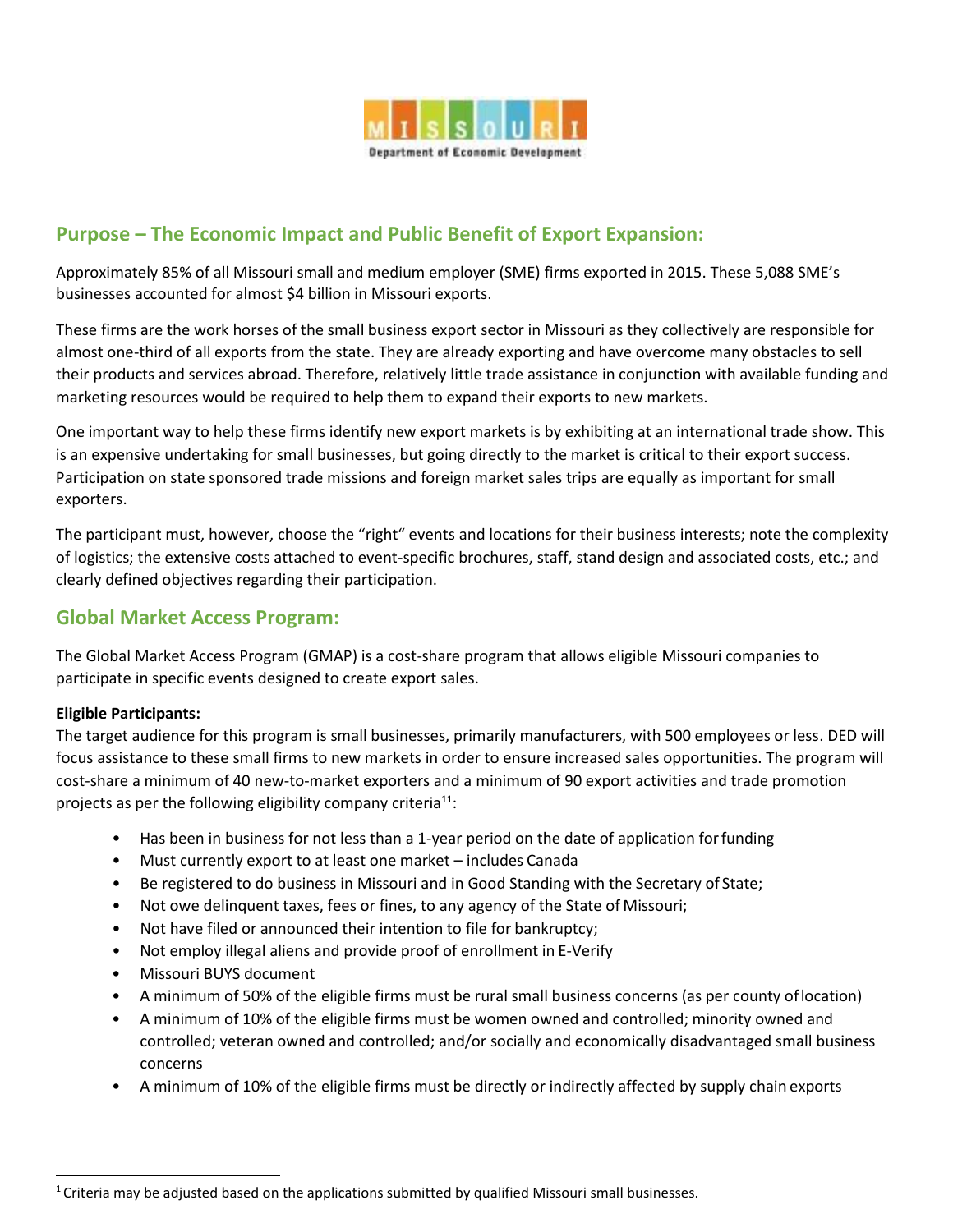#### **MissouriBUYS**

The State of Missouri has implemented a secure, web-based statewide eProcurement system, MissouriBUYS.

As a recipient who will be reimbursed by the State, you will be required to register your business with the Office of Administration through MisssouriBUYS. The vendor registration portal is available on the MissouriBUYS website at **https://missouribuys.mo.gov.**

Clicking on the 'register' link will allow you to get a username and password. There are links to informational documents and a training video if you need help with the process. Prior to starting registration, please make sure you have the following information available:

- Organization's Taxpayer ID Number (TIN)
- Business Type (Corporation, LLC, Sole Proprietorship, etc.)
- Email Address
- ACH-EFT Payment Information
- Internal Revenue Service W-9, Request for Taxpayer Identification Number (TIN) and
- **Certification**

## **E-Verify MOU**

In addition to certifying that your organization does not employ illegal aliens, all applicants must: (1) enroll in E-Verify; (2) check the box on the Certification confirming enrollment and participation in E-Verify, and (3) provide supporting documentation. All applicants must complete this form and attach a copy of the E-Verifymemorandum.

The E-Verify Program, conducted jointly by the U.S. Citizenship and Immigration Services (USCIS) Verification Division and the Social Security Administration (SSA), is designed to provide employment status information to determine the eligibility of applicants for employment. E-Verify requires that participating commercial employers use the automated Verification Information System (VIS) to check the SSA and the USCIS databases to verify the employment authorization of ALL newly hired employees. An employer's participation in E-Verify is currently free. To access the E-Verify website, go to: https://e-verify.uscis.gov/enroll/.

To access the 'electronically signed MOU' – the following must already by completed:

- Must have successfully enrolled in the E-Verify program,
- Must have successfully completed the tutorial.

To retrieve a copy of your electronically signed MOU:

- Wait until a you have received a Confirmation email from E-Verify / USCIS that the company is successfully enrolled in the program
- Log back into the Account
- Click on "Edit Company Profile" in the left menu
- Scroll about halfway down and click on the green "View MOU" button. (Make sure
- all pop-up blockers have been disabled the electronically signed version pop-ups in
- a separate screen)
- ONLY the Program Administrator can access the electronically signed MOU

For additional assistance, you can contact E-Verify using the toll free Help line number, 888-464-4218.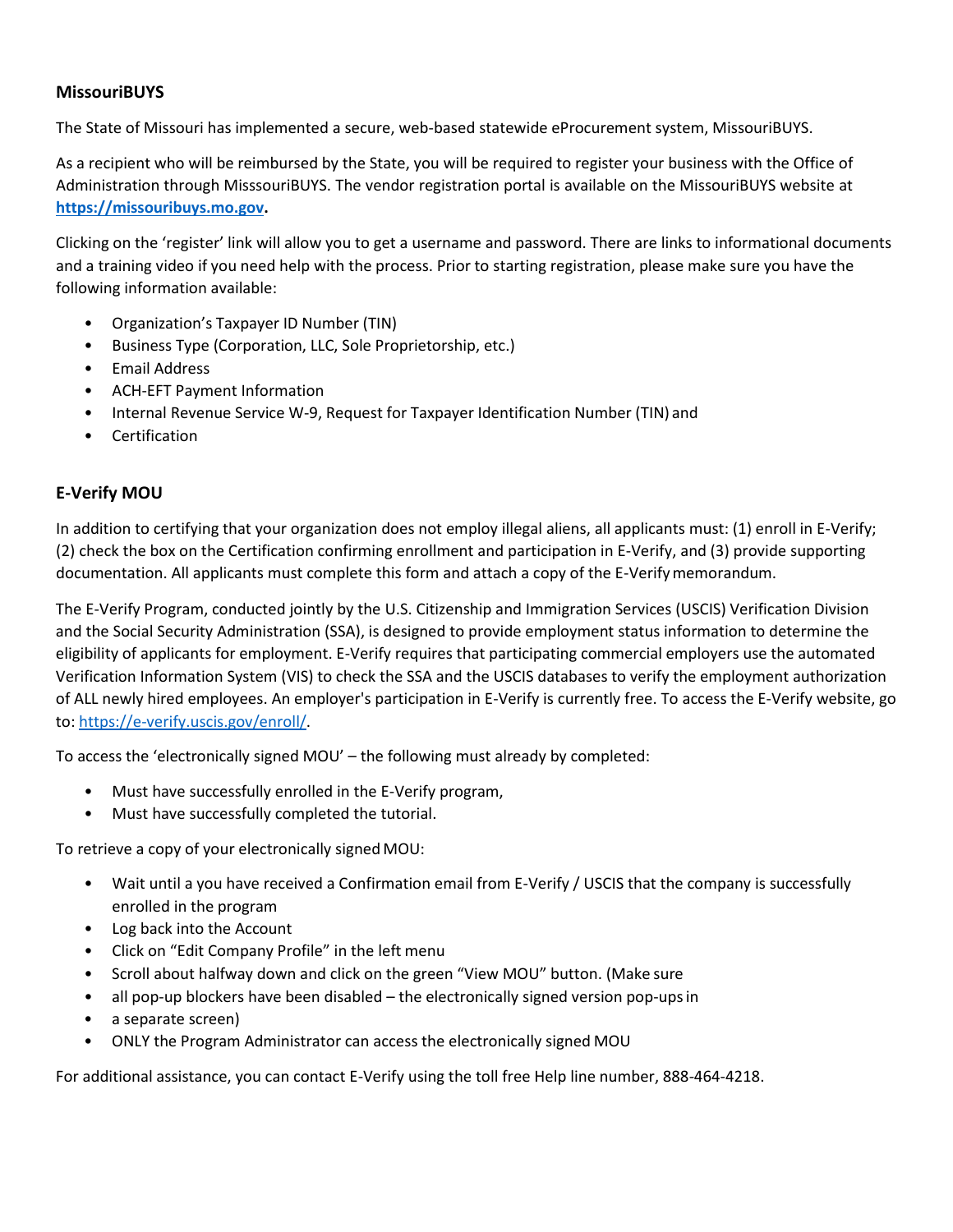#### **Global Market Access Program Activities:**

#### **Domestic and International Trade Shows<sup>2</sup>**

A U.S. trade show exhibition or an international trade show exhibition with a pre-determined and defined US DOC international buyer component.

#### **DED/MDA Trade Missions and Foreign Market Sales Trips**

This may include a trade mission or a foreign market sales trip. Trade missions may be led by the Governor of Missouri; DED/MDA, other Missouri agencies or by the U.S. Department of Commerce, and U.S. Department of Agriculture. Foreign market sales trips will be approved based on the geographical necessity further identified in the company's export development plan. The scheduling of business meetings may be conducted by the participating firm; DED/MDA; or through the subscription services of the U.S. Department of Commerce/U.S. Department of Agriculture. The service of scheduling business meetings conducted by the participating firm will not be reimbursed, and considered an in-kind provision of the activity.

#### **DED/MDA & USDOC/USDA Matchmaker Trade Delegations**

A matchmaker trade delegation event coordinated through the Missouri DED or the US DOC.

#### **Customized Market Research Projects**

Participating Universities work with Missouri businesses to complete customized market research projects that provide participating businesses with actionable information that can be used to aid international market entry or expansion decisions.

#### **Export Missouri Industry and Market Targets: (see tables below)**

Missouri new-to-market exporters in the following key sectors: Advanced Manufacturing; Energy Solutions; Bioscience; Health Sciences & Services; Information Technology; Financial & Professional Services and Transportation & Logistics (and key sub-sectors therein).

#### **GMAP Reimbursable Expenses**

- International or domestic trade show, DED/MDA trade mission, DED/MDA foreign market sales trip or US DOC/USDA matchmaker trade delegation participation fees, Customized Market Research Projects;
- Costs associated with shipping displays, samples, catalogs, or advertising materials;
- Costs incurred at a trade show event for utilities, booth construction, or necessary modification, repairs or other reasonable expenses associated with displays;
- Costs associated with first time foreign language translation of brochures and product literature or the use of translation services and interpreters at a trade show, DED/MDA trademission,
- DED/MDA foreign market sales trip or US DOC/USDA matchmaker trade delegation event;
- Airfare for **one** corporate representative, per activity Only the cost of an economy/coach class airline ticket will be eligible for reimbursement. If a higher class ticket is purchased and submitted for reimbursement, documentation indicating the cost of an economy/coach class ticket must be provided. A print out from the airline provider's website may be submitted. The submitted price of the economy/coach class airfare must be for the same airline, flight number and dates as the higher class ticket that was purchased. **Seat upgrades are not reimburseable**;
- Lodging for **one** corporate representative, per activity Hotel room/tax charges only **up to the Per Diem rate**. The Per Diem rates can be found on the U.S. General Services Administration website at: [https://www.gsa.gov/travel/plan-book/per-diem-rates.](https://www.gsa.gov/travel/plan-book/per-diem-rates) Other types of lodging may be reimbursable up to the per diem rate. Please contact our office for more information. Prior approval for any lodging, other than hotel, must be obtained from our office;
- Cost for mileage may be reimbursable, in lieu of airfare and shipping costs. Please contact our office for more information. Approved requests for mileage will be reimbursed at the state rate of .37 permile.

<sup>&</sup>lt;sup>2</sup> Participating companies must submit application and receive prior approval before any costs can be expended. Eligible trade shows must be the industry premier or comparably important show and must take place July 1-June 30 of the program year.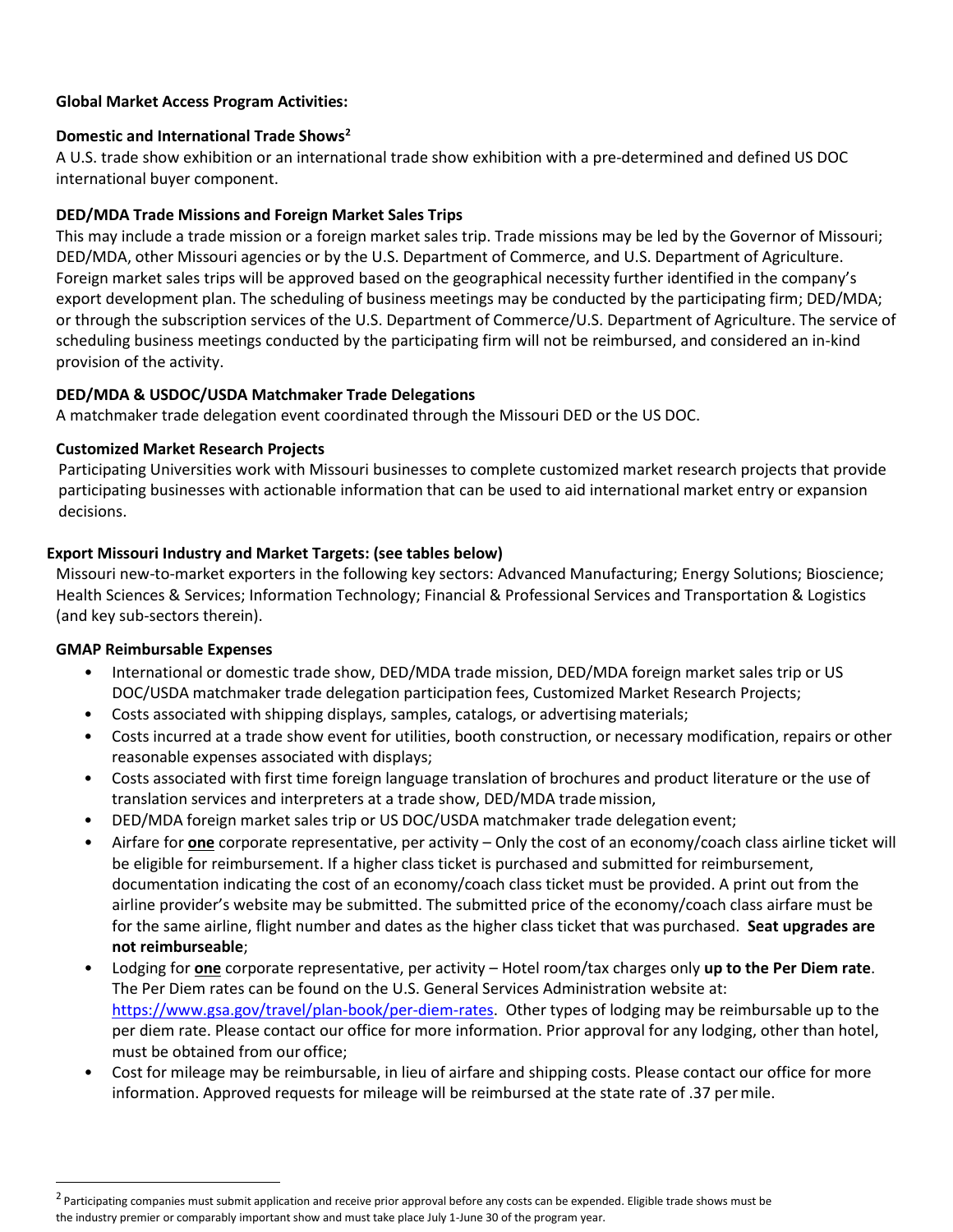|                                                                  | <b>COST TO BE REIMBURSED</b>                                                                                                                           |                                                                                                                                                        |                                                                                                  |                                  |                                                                     |
|------------------------------------------------------------------|--------------------------------------------------------------------------------------------------------------------------------------------------------|--------------------------------------------------------------------------------------------------------------------------------------------------------|--------------------------------------------------------------------------------------------------|----------------------------------|---------------------------------------------------------------------|
| <b>Activity/Expense</b><br>Category                              | <b>Trade Show</b>                                                                                                                                      | Trade Mission/<br><b>FMS Trip</b>                                                                                                                      | DED/MDA/USDOC<br>/USDA<br>Matchmaker/<br><b>Customized</b><br><b>Market Research</b><br>Projects | <b>Company Match</b><br>Required | <b>Maximum</b><br><b>Funding Per</b><br>Company,<br><b>Annually</b> |
| Shipping<br>Registration/Participation<br>Fee/Booth Construction | 50% of actual cost<br>+10% for Target<br>Industry in a<br>General Market,<br>OR<br>+20% for Target<br>Industry in a Key<br>Market.<br>Max \$5000<br>\$ | 50% of actual cost<br>+10% for Target<br>Industry in a<br>General Market,<br>OR<br>+20% for Target<br>Industry in a Key<br>Market.<br>Max \$3000<br>\$ | 50%,<br>Max \$3000<br>\$                                                                         | 50% Match<br>\$                  |                                                                     |
| Market Media                                                     | 50%, Max \$1,500<br>\$                                                                                                                                 | 50%, Max \$1,500<br>\$                                                                                                                                 | 50%, Max \$1,500<br>Ŝ.                                                                           | 50% Match<br>\$                  |                                                                     |
| <b>Website Translation</b>                                       | 50%, Max \$3,000<br>\$                                                                                                                                 | 50%, Max \$3,000<br>\$                                                                                                                                 | 50%, Max \$3,000<br>S                                                                            | 50% Match<br>\$                  |                                                                     |
| <b>Interpreter Service</b>                                       | 90%, Max \$500<br>Ś.                                                                                                                                   | 90%, Max \$500<br>Ś                                                                                                                                    | 90%, Max \$500<br>S                                                                              | 10% Match<br>Ś.                  |                                                                     |
| <b>US Department of</b><br>Commerce GKS                          | 50%, Max \$2,000<br>\$                                                                                                                                 | 50%, Max \$2,000<br>\$                                                                                                                                 | 50%, Max \$2,000<br>\$                                                                           | 50% Match<br>\$                  |                                                                     |
| Airfare                                                          | 50%, Max \$1,000<br>\$                                                                                                                                 | 50%, Max \$1,000<br>\$                                                                                                                                 | 50%, Max \$1,000<br>\$                                                                           | 50% Match<br>\$                  |                                                                     |
| Lodging                                                          | 50%, Max \$1,000<br>\$                                                                                                                                 | 50%, Max \$1,000<br>\$                                                                                                                                 | 50%, Max \$1,000<br>Ś                                                                            | 50% Match<br>Ś                   |                                                                     |
| <b>TOTAL</b>                                                     |                                                                                                                                                        |                                                                                                                                                        |                                                                                                  |                                  | \$15,000.00                                                         |

| <b>Key Markets</b>          | <b>Target Industries</b>                     |
|-----------------------------|----------------------------------------------|
| Canada                      | <b>Advanced Manufacturing</b>                |
| China                       | <b>BioSciences</b>                           |
| Europe                      | <b>Energy Solutions</b>                      |
| India                       | <b>Financial &amp; Professional Services</b> |
| Israel                      | <b>Health Science &amp; Services</b>         |
| Japan                       | <b>Information Technology</b>                |
| Korea                       | Transportation/Logistics                     |
| Mexico                      |                                              |
| Taiwan                      |                                              |
| <b>United Arab Emirates</b> |                                              |
|                             |                                              |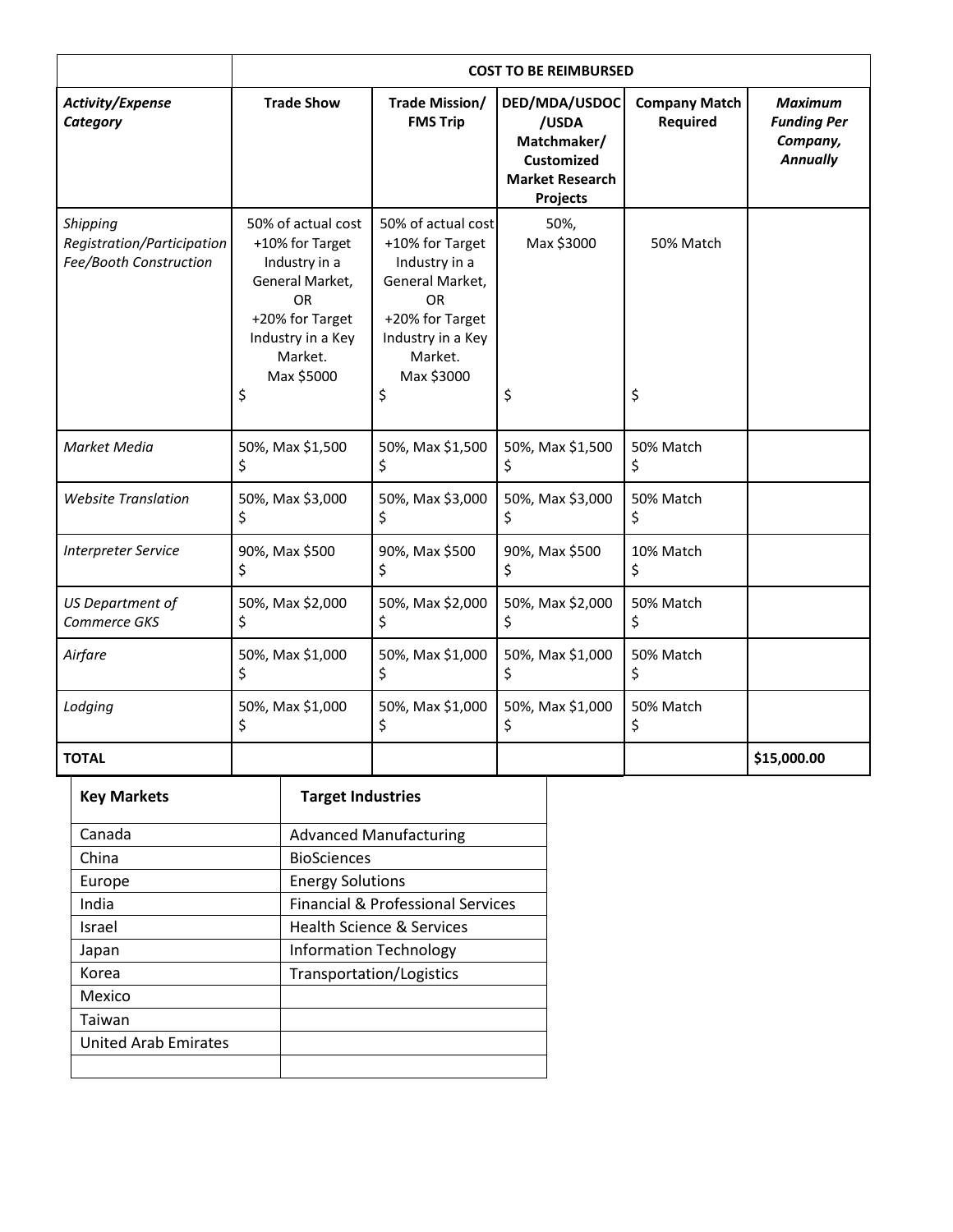#### **Ineligible GMAP Expenses**

The following expenses will not be reimbursed:

- Passport or visa fees
- Immunizations
- Expenses related to entertaining current or prospective clients or government officials
- New product development or alteration of existing products
- Cell phones and cell phone charges
- Parking
- Employee salaries
- Meals
- Currency exchange fees
- Meeting space audio/visual for reverse trade missions
- Cost of compliance testing an existing product for entry into an export market
- Seat upgrades

#### **Missouri Business Preference**

All participating firms requesting funding for services that must be provided by a third party must give preference to an established Missouri small business vendor. Examples of contracted services may include but are not limited to the following: translation services; promotional media design and development; and any additional services that may be categorized as a subset of the aforementioned and approved by the DED.

#### **GMAP Participation Process**

- 1. Review, complete and sign the DED disclosure/confidentiality agreement;
- 2. Submit an application for the trade event of interest, including additional documentation as per the DED;
- 3. Receive written approval from the DED in advance of the trade event;
- 4. Complete or take part in the trade event;
- 5. Upon completion of the trade event, submit pertinent receipts and documentation for reimbursement to the DED;
- 6. Complete a program evaluation and impact statement;
- 7. Receive reimbursement for eligible expenses from the DED.

#### **Partner Display**

Successful GMAP applicants will be required to display a partnership logo of the GMAP program on their booth or materials, as applicable. Increased export sales create a public benefit through their positive effect on Missouri's economy including job creation and increased wealth for Missouri's families. In consideration of the cost-share funding, participants can also assist the State with a global message about Missouri as a great place to work, play, live and conduct business. The logo will be provided to the successful applicants as part of the approval process.